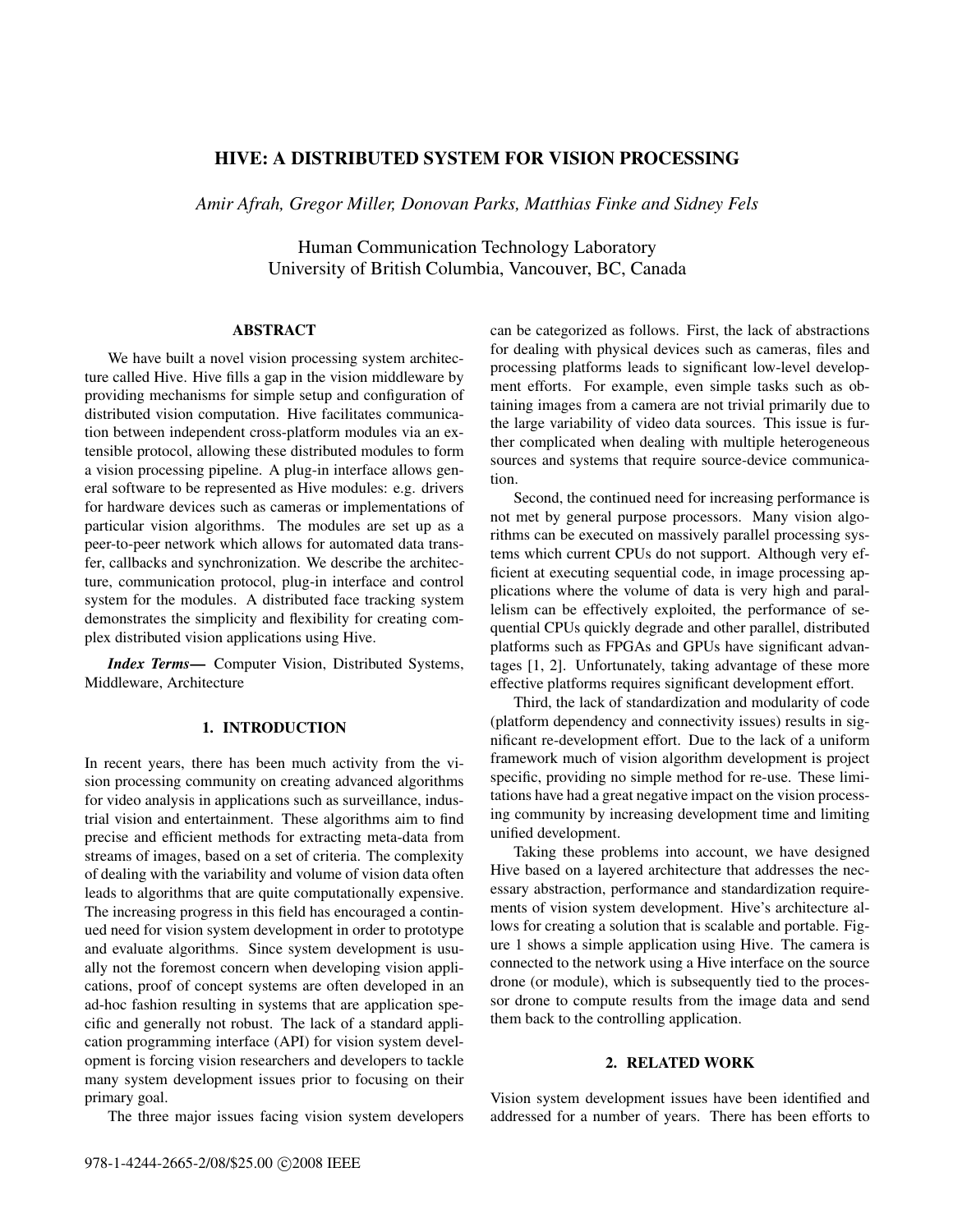

Fig. 1. This is an example swarm set up using Hive to accomplish a vision processing task. The network camera is interfaced to Hive using Drone 1 (the source), which is connected to Drone 2 (the processor) by the application. The application then collects the results from Drone 2.

standardize image acquisition such as Video4Linux and IIDC for IEEE 1394 cameras (FireWire)[3, 4]. Video4Linux provides standardized access to video devices by including an API in the kernel, but this solution is inherently platform specific. Solutions such as IIDC have been successful in standardizing a specific subset of camera devices that use a particular bus (i.e. firewire) however it has yet to spread to the vast majority of other video sources such as network cameras, capture cards, USB cameras, and pre-recorded video.

Open Source Computer Vision (OpenCV) is a set of libraries that provide a function based approach for tasks and algorithms in computer vision[5]. OpenCV provides easy methods for accessing image files and higher level algorithms however it does not support issues involved in building vision systems i.e. dealing with source details or means for distribution etc. Implementation of Hive modules could rely on OpenCV for functionality.

Generally speaking, improvement in processing efficiency has been addressed by increasing parallelism. Various hardware acceleration methods have been proposed to exploit parallelism in vision algorithms. Solutions such as programmable hardware (FPGAs), GPUs and multi-core systems can lead to great performance boosts at the cost of significant development effort to use them effectively. This inhibits adoption by general vision researchers and developers. There exists a significant trade-off between development time, resources and expertise that determines performance gained.

Distributed systems have also been used for increasing computational performance. Existing libraries and standards for distributing general processing tasks include Message Passing Interface (MPI) and Common Object Request Broker Architecture (CORBA)[6, 7]. MPI provides abstractions for distributing processing over a cluster of computers by explicitly controlling task division and timing. CORBA provides a method for remote function calls via a client-server model. Although these standards provide suitable mechanisms for distribution of vision systems, they are overly complicated and do not directly support vision systems.

CoreImage and CoreVideo by Apple Inc. provide a pluginbased architecture for image processing that utilizes graphics cards for hardware acceleration. This architecture provides a set of low-level filters and operations that can be easily accelerated using the GPU by aggregating their operations on video streams. However, the CoreImage/CoreVideo do not support flexibility for different implementation networks and different hardware acceleration methods.

Jovanovic et al. present a middleware for distributed smart cameras focusing on a policy based approach for reconfiguring a network of smart cameras for a variety of different applications[8]. Detmold et al. present a middleware for distributed video survallance that manages much issues particular to survalance and large arrays of smart cameras[9]. These middleware focus on particular applications and devices (homogeneous smart cameras) without addressing more diverse applications requiring variety of different devices and sensors which is necessary for researchers and developers of smaller scale projects.

Aritas et al. present RPV, a programming environment for real-time parallel vision processing. RPV creates a programming model targeting the issues of managing data flow and its corresponding processing[10]. RPV provides a method for data gathering, pipelining, data and function parallel processing with each processing module receiving, processing and sending data. Although RPV does address the issue of basic control flow of data, it assumes a homogeneous cluster of processors and it fails to address data source and processor management as well as more complicated data flow and non-uniform synchronization.

There has been efforts toward creating systems targeting similar issues in robotics and haptics research. RTPM YARP and Player are two frameworks that support distributed processing for controling robots [11, 12]. YARP is an open source set of platform independent libraries and protocols that facilitate communication between different modules. YARP focuses on a communication methodology that follows P2P fashion, however it does not support many of the specific vision system requirements such as uniform access and configuration of service modules. Player defines standard protocols and provides a multi-threaded framework that facilitates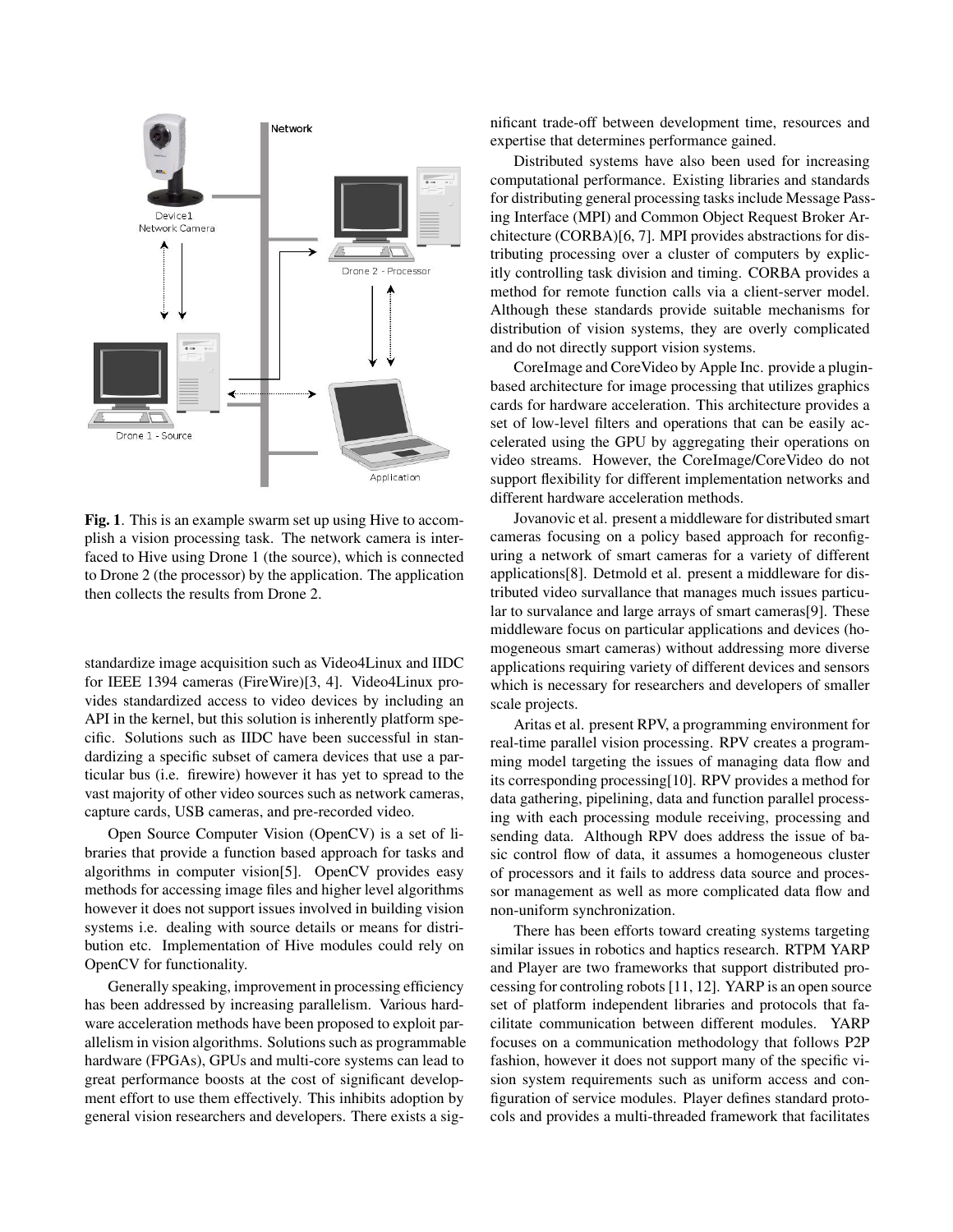communication between multiple devices and clients. This architecture fits well with sensors and control routines for robotics however a more flexible communication paradigm is required for vision processing that allows for different distribution and synchronization methods. RTPM is an architecture for distributed realtime collaborative haptic applications [13]. RTPM provides a middleware for development of realtime haptics networks using remote procedure call based communication protocl. This system is similar to Hive however based on a much more focused client based network model.

Layered architectures have successfully provided abstraction and modularity of services applied to a variety of problems. Perhaps the most successful and well known layered architecture is the Open Systems Interconnection Basic Reference Model (OSI model) that has standardized the TCP/IP network protocol[14]. The OSI model abstracts various levels of service required in networking into seven layers with standard interfaces. This architecture allows programmers to develope portable modules that use networking services at various layers. We take inspiration from this architecture to abstract various layers of functionality for distributed, parallel video processing.

We recently became aware of another distributed system using the name Hive[15]. We believe this does not pose a problem since our version is specifically designed for vision processing systems.

### 3. HIVE ARCHITECTURE

Hive has been developed to address a gap in current computer vision middleware, as there exists no simple system for distributed processing and development of reusable modules. Specifically, the architecture of Hive has been designed to accommodate a number of requirements:

- *Abstraction and Encapsulation*: the low-level functionality of the system should be hidden from the application developer. This feature also allows for different implementation approaches to accelerate performance.
- *Plug-in interface*: the interface to Hive from low-level device implementation to application development is kept simple without sacrificing flexibility and power.
- *Flexible communication*: the communication protocol is extensible, flexible, and contains mechanisms for synchronization between modules and automatic data transfer.
- *Cross-platform*: Hive is intended to work on multiple platforms, so basing the system on a layered architecture allows for easier transfer to different systems.

A Hive system consists of a number of *drones* which are connected together into one or more *swarms* by an *application*. The term drone is used to describe a device or service which uses Hive for communication and is remotely configurable. Drones can also be connected together to form a processing pipeline, or swarm. Configuration and connection commands are issued by applications to set up a swarm to accomplish a specific task. Applications can construct multiple swarms in order to perform various complicated tasks simultaneously then collate the results. Applications and drones are both Hive modules. The term *user* applies to the developer using Hive to construct a distributed system.

Although Hive has been designed to allow general purpose network pipeline systems, the main goal has been to apply it to computer vision systems. Swarms tend to begin with a source drone such as a camera module which supplies image data to the video processing pipeline (such as background subtraction and object tracking drones). Multiple swarms can be set up to process the same incoming data to retrieve different information, or to perform the same task in a distributed manner to speed up the rate of processing. Error handling for distributed processing is built into drones as an exception model, which can pause processing or be handled by the application which controls the swarm.

Hive is based on the concept of encapsulated and distributed processing. By creating a Hive module which performs a specific task (e.g. background subtraction), this module can run in its own process independently of other modules. It can then be connected by an application to a data source and have its output connected to another drone. Drones can be reused by different applications and can run on any computer on a network. They can be upgraded or changed and as long as the interface remains the same, they can perform their task transparently. There could also be multiple drones on a network each doing the same task with different input sources. Likewise, drones can easily live on a single multi-core computer sharing memory and various internal buses. To provide these features, Hive provides a layered set of functions.

#### 3.1. Hive's Layered Model

Applications and drones both sit on top of the layered architecture of Hive as shown in Figure 2. The architecture is comprised of four layers, two of which are shared between applications and drones. The layers are, from the bottom up:

- *Transport*: deals only with inter-communication of Hive modules, using a peer-to-peer system. Each drone has a server listening for new data, as well as a client for sending data to other drones. The transport layer is also used by applications for communication with drones. Systems may be implemented over a network using protocols such as TCP/IP, or using shared memory and internal buses on a single machine.
- *Event*: forms the basis of the communication protocol and data transfer methods by generalizing all communications to events. Both applications and drones have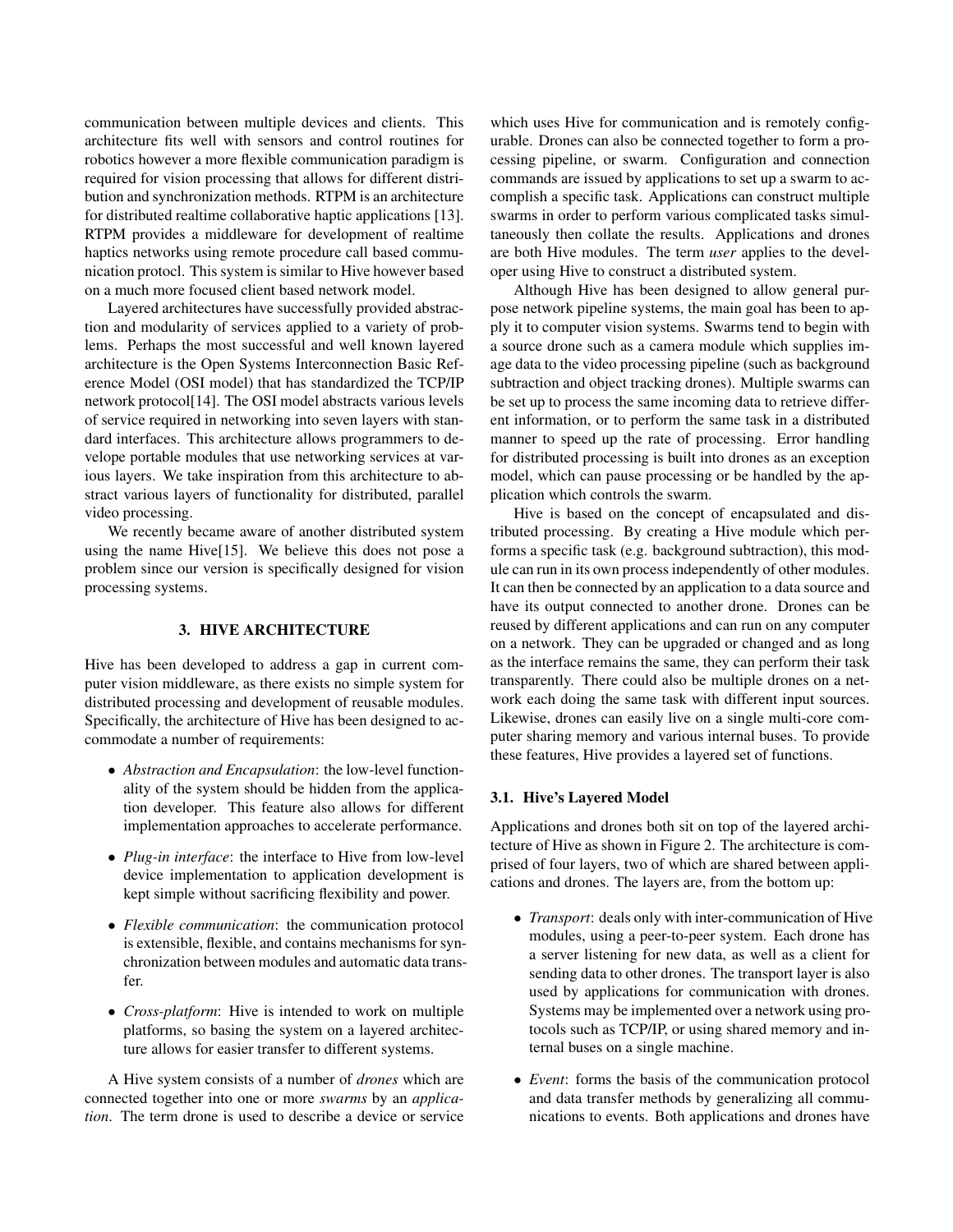

Fig. 2. The layered architecture of Hive for both applications and drones. They share transport and event functionality, but diverge above these.

an event handling and callback system.

- *Service*: is a drone specific layer, supplying the interface to Hive for user-written drivers to specific functionality such as getting camera data or processing a video stream. It also handles callback queueing, resource allocation and registration methods for drone and swarm configuration.
- *Manager*: is an application specific layer, providing the functionality required to control and configure drones and swarms. It also contains all the functionality of the service layer except it does not provide configuration methods (since applications are not configurable by drones).
- *Application* / *Driver*: are the application programmer defined sections which make up a Hive module. The driver is the interface to Hive from a software implementation or from a hardware device, and the application is the controller for drones.

We describe each of these in detail in the next subsections.

## 3.2. Hive Drones

A Hive drone is a reusable module with a clearly defined interface which indicates what it expects to receive as input and what it will produce as output. Drones can be linked together to form swarms capable of performing complicated vision tasks or distributing an intensive computation across multiple processes. Drones must provide methods which allow configuration of their internal state. A typical drone may be a camera or a specific algorithm such as a face-recognizer as we demonstrate below.

As described in Section 3.4, applications are in effect a special kind of drone, as there can be more than one (although they do not have direct control over each other) and communication is identical. However they have a superset of functionality comprised of control and configure commands for drones. Unlike drones, they do not have to provide methods to customize their behaviour.

Error reporting is accomplished using an exception model built into the Hive service layer. If an error occurs which a drone is not able to recover from, it notifies the application by sending an exception. Drones can be pre-configured to halt all processing when an exception occurs, and resume when told to by the application. Alternatively a drone can notify the application, abandon the current state of operation and resume from the next set of input data it receives.

## 3.3. Hive Swarms

One of the novel contributions of this work is the ability to connect different drones together into swarms, demonstrating the reusability of drones and the flexibility of the architecture.

Drones are designed as encapsulated processes (much like a class in an object-oriented programming language) so that they can be connected together to perform arbitrary tasks. For example, if different drones are created for a camera, background subtraction, object detection and gesture recognition, a gesture recognition system swarm can be constructed through an aggregate of these drones. The same camera and background subtraction drones could be used for an object tracking swarm.

Drones are connected together by applications using *control* events. These are events which are processed inside the event layer upon arrival and hidden from the user. Control events can be one of two types: register and connect (including their counterparts deregister and disconnect).

A register event is sent by a drone (R) to request certain data from another drone (S). The register event is processed by S by adding R to the table of receivers for that event. This means that whenever S produces data corresponding to this event type, R will be sent that event (with the data or just as a notification). Registration can be done once for streaming, or repeatedly using a synchronized model. If using the synchronized model, every time new data is sent the receiving drone is removed from the list of registered receiving drones. The data transfer models are discussed in more detail in Section 3.5.

A connect event is sent by an application to a drone, instructing it to connect itself to another drone (which is done via a register event). This is the mechanism used to connect two drones together. By issuing multiple connect commands to various drones, applications can construct swarms built from two or more drones. Swarms can also be initialized to work from the same source in a one-to-many scenario: a single camera can be the source for many different processing drones e.g. background subtraction and object detection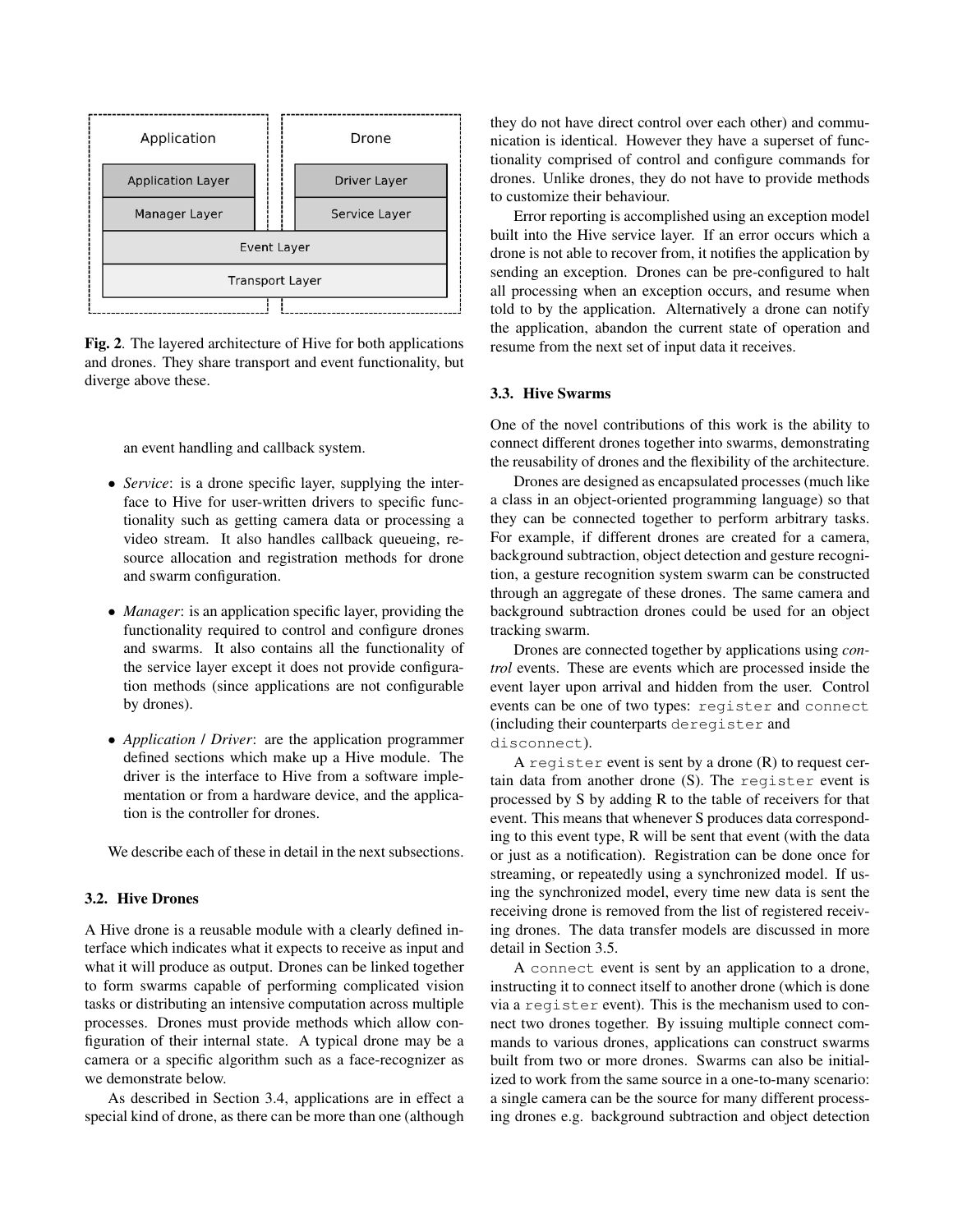can execute simultaneously on the same image.

Control events are dealt with at the event layer so they remain hidden from the application programmer. As well, they may be implemented peer-to-peer or through a single point manager depending upon how Hive is implemented.

## 3.4. Hive Applications

Hive applications are the command and control centres for drones and the swarms to which they belong. Applications use the same transport and event handling mechanisms as drones, but have additional methods for setting up swarms and configuring individual drones.

An application connects receiver and sender drones together using the process described above. Applications can also connect themselves to drones using the same process, allowing them to receive final results and monitor progress.

Drone configuration is achieved via remote procedure calls (RPC). The RPC sends a control event to the drone for parameter change with the parameter list, to which the drone responds with a confirmation event signifying success or failure. The RPC called by the application blocks until the confirmation message is received. Hive will be extended in future to allow simultaneous configuration of identical drones (or drones which accept the same settings). A similar approach is used for getting parameter settings of a drone; such as camera parameters.

## 3.5. Hive Data Transfer Models

Data transfer is supported under two separate models, *synchronized* and *streaming*.

Synchronized data transfer has been included to ensure a processing pipeline operates at its capacity and does not waste unnecessary bandwidth. Once a drone has been set up to receive data from another, it will request the next available data from the source when it is ready. After receiving the data the drone enters a 'busy' state for processing, and will automatically request the next piece of data when it is finished. Any data produced by the source in the interim is not sent to the drone for processing.

As a simple example of synchronized data transfer, if a camera is the source drone running at 30fps and an object tracker is the processing drone running at 10fps, using synchronized transfer ensures bandwidth is not wasted by sending images across the network to the tracker when it cannot process them. If more drones are included in the swarm, this method slows the overall speed of the swarm to that of its slowest drone, conserving bandwidth and reducing overload on individual drones. This does not affect the speed of other swarms, and does not exclude the possibility of attaching higher performance drones to other swarms to increase overall efficiency.

There is some small overhead associated with this method, since every new piece of data must be registered for by the receiving drone. However, the registration is typically only a single packet of data which is negligible compared to the size of an image.

Streaming data transfer is a low-overhead high-bandwidth method, which requires a single registration at the beginning of operation. In this model, a source drone continuously sends data to the processing drone regardless of its state. This model is designed for systems known to be capable of processing at the required speed, but also for different forms of processing, e.g. image-based systems benefit from the synchronized method, but if pixel or scanline data is needed, this could easily be streamed across the network.

Both models allow for two possible callbacks types: one where the transferred data is included in the call and another that excludes data when being notified of an event, basically creating a notification system. Notification is useful for applications wishing to monitor progress but not receive the data itself. Both models are useful in different contexts and are supported.

## 3.6. Hive Communication

All communication in Hive is event-based (including the implementation of the RPC for configuration) and event handlers are built into both drones and applications. There are two separate data flows associated with the architecture, as shown in Figure 3: receiving data to be processed, and sending data produced by a drone. This section covers the process associated with receiving and sending data.

## *3.6.1. Receiving*

The path of incoming data in a drone begins with the Hive Listener running in the transport layer, waiting for new data from other drones or commands from applications. The entire packet is read from the network and subsequently passed up to the event layer. This is outlined in Figure 3(b). This is the server-side operation of the module: the server only receives data, never sends, because established connections from a client interface do not connect to the client module's Listener. Therefore modules operate in client and server mode concurrently

When the packet arrives at the event layer, the header is inspected to discover which type of event is contained within: events can either be *control* or *user* events. Control events are used by Hive to set up swarms and configure drones, and are hidden from the user (see Section 3.3 for more information). User events are defined in the drone interfaces, and are used to connect two drones together.

If the packet does contain a control event, the command is processed in the event layer. If the event is classified as user, the packet is passed up to the service/manager layer. As in most event handling systems, callbacks are used to process incoming events. Hive modules register callbacks at the start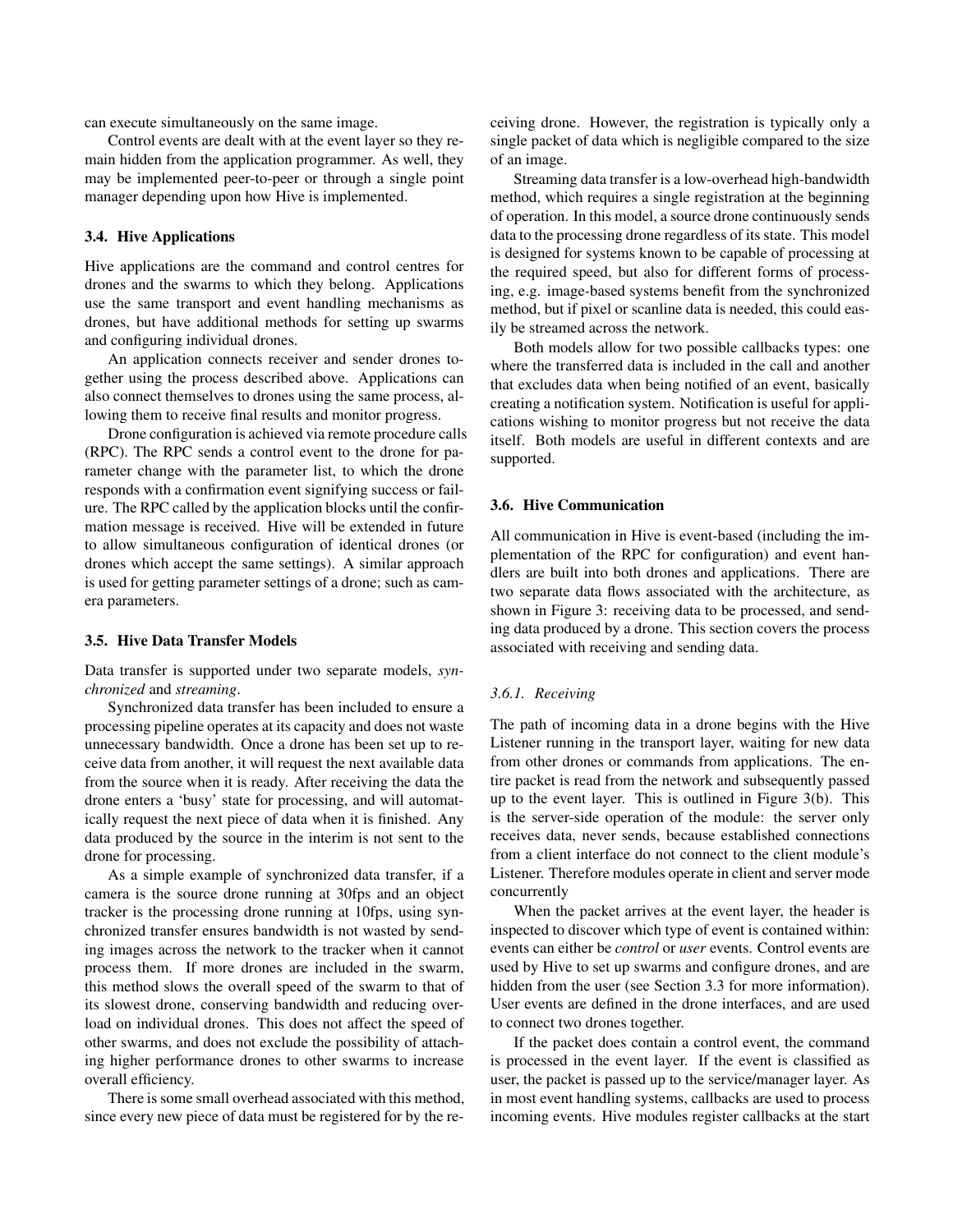

Fig. 3. The flow across layers associated with sending (b) and receiving (c) data across the network.

of execution for specific events they expect to receive. These are registered with the service layer which maintains a callback table. When an event arrives at the service layer from the event layer, the event type is looked up in the callback table to check the drone has registered for it (this is more of a double check, since if an application connects two drones, the event received should have a callback registered). The data is put in a callback queue to be processed once the drone has finished its current processing; this keeps the user-defined functionality in a single thread and avoids data synchronization issues.

#### *3.6.2. Sending*

The process of sending data is relatively less complicated since all the receivers have registered for events. The data flow is shown in Figure  $3(c)$ . When a drone produces data of a specific kind, it passes it to the service layer where it is wrapped as an event and passed to the event layer. The event layer maintains a table of requests from other drones or applications for each kind of data the current drone produces. The table of requests for this event type is checked by the current drone to see which Hive modules have requested this data, and the event layer sends the data to each one using the client interface of the transport layer.

```
Hive::DeviceID dev_id(port);
Hive::RegisterCallback(Events::SET,
                        &Set);
Hive::RegisterCallback(Events::GET,
                        &Get);
Hive::RegisterCallback(Events::IMAGE,
                        &ProcessImage);
Hive::SetMain(&DroneMain);
Hive::StartDrone(dev_id);
```
Fig. 4. This C++ code snippet shows the code required to set up a Hive drone. The code: sets up the device on a specific port (for the Hive Listener); registers functions to deal with requests for set and get parameters; registers a function to call when an image arrives; registers the main drone function which is called repeatedly by the Hive service layer; and finally the drone is started with the device id.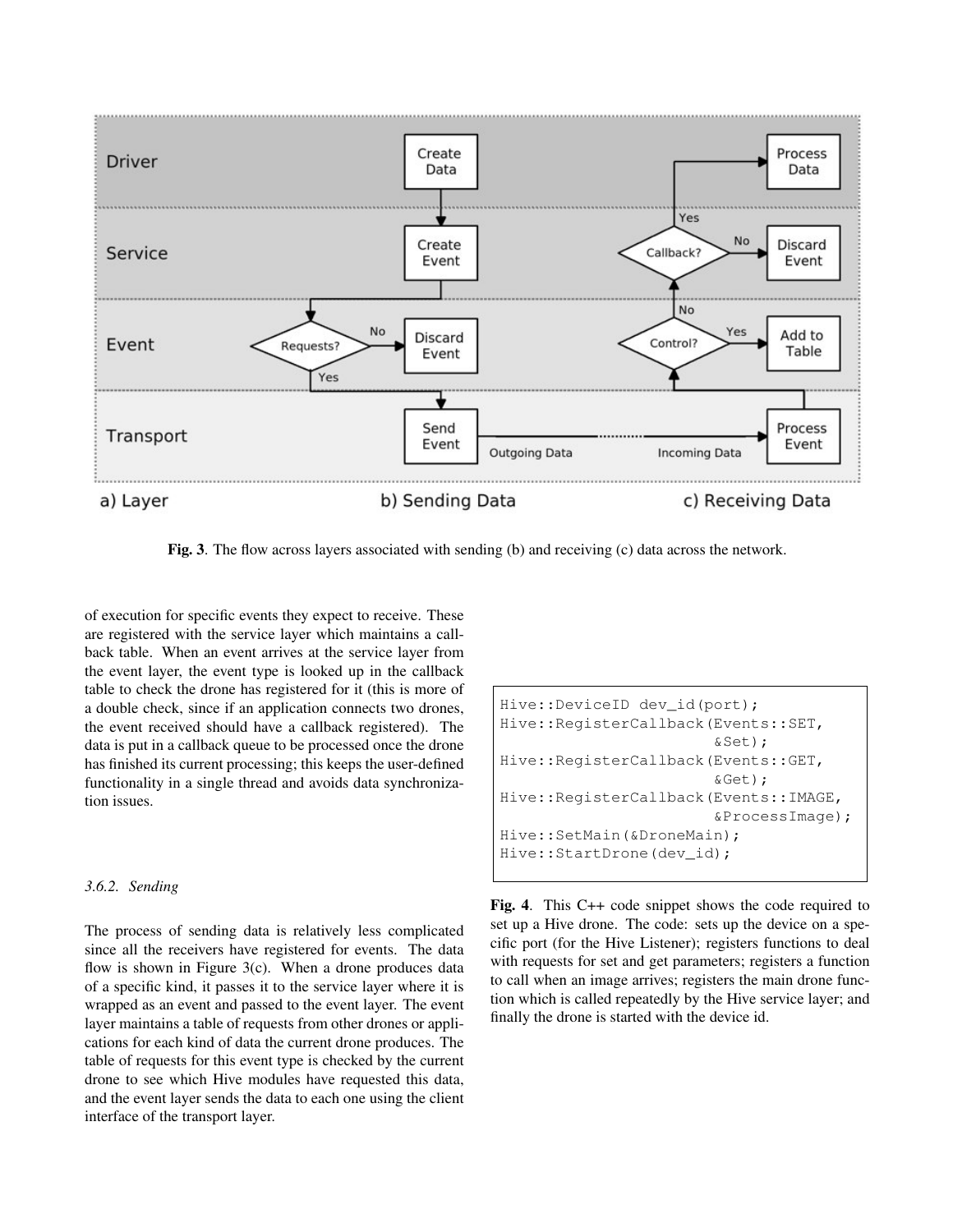#### 3.7. Hive Layer Interface

The Hive API has been kept simple while maintaining flexibility for general applications. Hive is accessed by supplying a set of functions which are called when applicable by the managing routines. Drones behave as stand-alone processes and provide a main function (called DroneMain in Figure 4), set and get parameter functions, and define functions as callbacks appropriate for specific data types (which will arrive and be processed by the event handling system). Applications provide a main function and a set of callbacks to deal with exceptions and data from the drones that they are interested in.

Each Hive module contains two active threads: one executes the user-based functionality (within DroneMain and ProcessImage in Figure 4), and the other operates the Hive Listener and event handling system. Thread-safety is maintained in user code by executing event callbacks in the same thread as the main routine: events are queued as they arrive, and the queue is processed when the main routine finishes its current processing.

## 3.8. Additional Language Support

Hive has been designed to be cross-platform, and where possible, work with other languages. The architecture contains the language layer, an additional layer above the Manager / Service layer which acts as a translator to other programming languages. Hive has been implemented natively in C++, but also contains a C interface and python bindings so that applications and drones can interoperate using pre-built executables or the python interpreter. It would be possible to change the native implementation if necessary. Additional languages can be added, with minimal development effort, through bindings of the service layer.

## 4. PROOF-OF-CONCEPT FACE DETECTION APPLICATION USING HIVE

This section describes the implementation of a face detection application that has been developed using Hive. The face detection Hive application uses two drones: a camera and a face detector as described below. The computational complexity of the face detection algorithm makes it a suitable candidate for demonstrating the modularity and distribution properties of the Hive system. The implementation of the Hive layered architecture is in C++ and uses the TCP/IP suite of protocols for communication, allowing devices to reside anywhere on the network.

## 4.1. Axis Camera Drone

The source drone for the face tracking application is designed to use the Axis 207 network camera. This camera is highly configurable and exposes its services through an HTTP based



Fig. 5. Data flow between the different drones and the application in the face detection system

API called VAPIX[16]. Using this API, the user is able to receive image data and configure the camera's many parameters such as resolution, exposure, image format, compression level etc. The Hive drone wraps the VAPIX API, providing a convenient abstraction for the camera's functionality.

In order to provide abstraction, the Hive module exposes the functionality of the device to the service layer. The functionality can be classified into two categories: configuring parameters (including parameter retrieval) and getting image data. The request to set or get parameters is initiated by a Hive application drone through the manager layer, and the requests are dealt with by the drone's service layer. The routines to handle these requests are registered as callbacks on the service layer. The availability of image data is dictated by the device, so the 'Main' method of the drone polls the camera for new data.

## 4.2. Face Detection Drone

The face detection drone is a software routine that finds face like patterns in images. The algorithm used for this module is OpenCV's haar-like feature detection[17]. This algorithm scans sub-regions of the frame sequentially and at various scales using the haar descriptors in order to find areas that corresponds to a face. For this application high accuracy is required and therefore a low scale factor is used, making this operation computationally expensive.

The face detection module provides the following services: configuring the haar-like features; accepting images from the source; finally, processing the images to produce the size and location of the faces in view. In addition to the parameter configuration callbacks, the face detection drone registers an additional callback to deal with incoming data from a source. This callback routine decodes the incoming jpg image and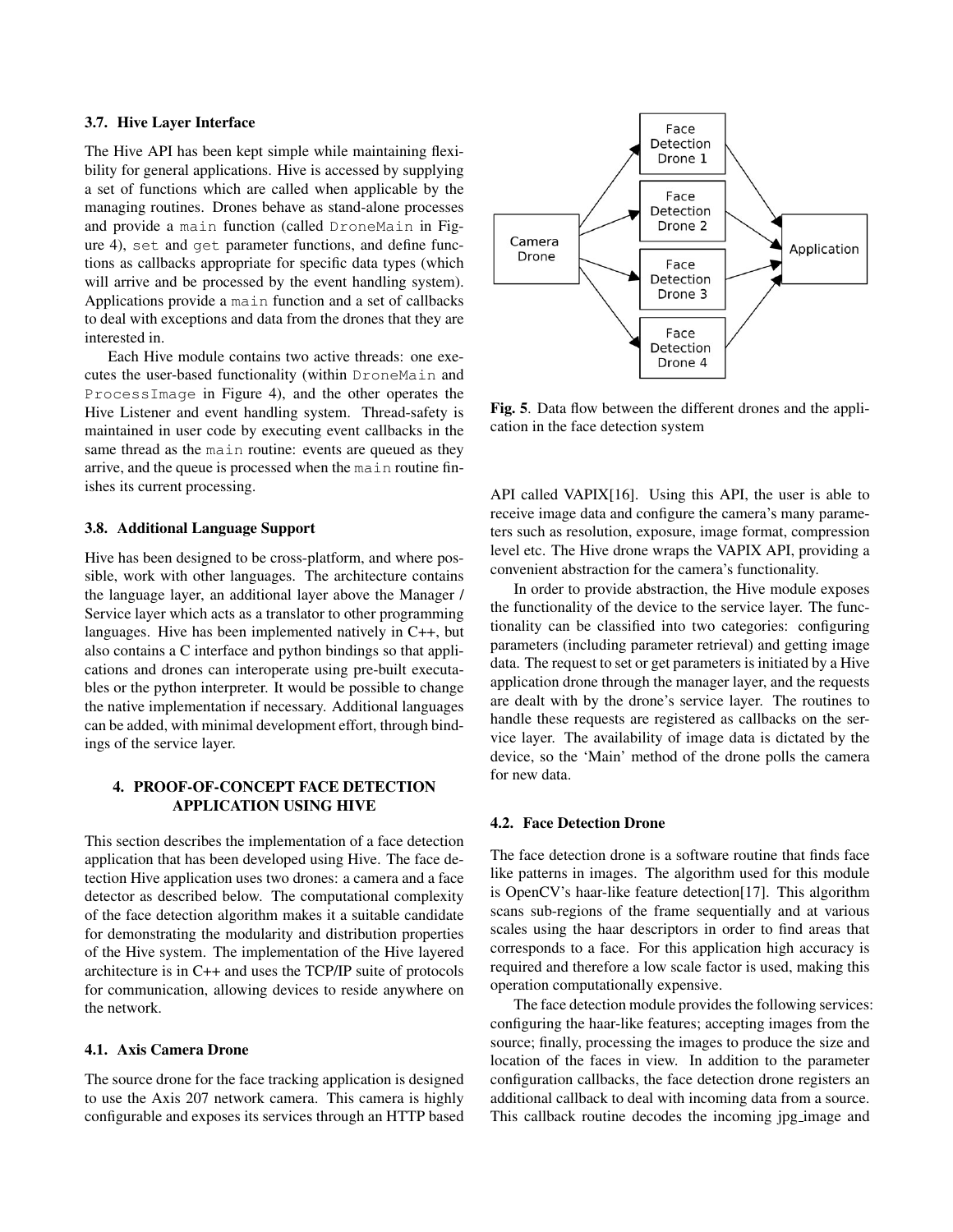sets a new frame flag indicating that there is new data to be processed. The face detection routine operates in the main method, which checks the new frame flag and starts processing if it is set. Once the routine completes, it creates a new event with the annotated image. The event is propagated to the event layer and sent to any drone or application that has requested the data.

#### 4.3. Face Detection Application

The goal of the Hive Face Detection Application is simply to display the face detection results. To accomplish this task the application needs to: declare and configure the drones; establish data flow amongst the drones; receive and display the results from the drones.

The raw data is generated by the Axis camera drone, which is sent to the face detection drone for processing. Results are sent to the application for viewing. This data flow is established by the application, which connects the face detector drone (the receiver) input to the camera drone (the sender) 'new image' event. It then connects itself to the 'processed frame' event of the face detector drone. In our proof-ofconcept system, the face detection drone is set to receive raw images from the Axis 207 camera synchronously (request per frame). The application receives data via a user-registered callback once the processed frames from the face detection drone are available. The application callback fills in a display buffer and calls the display function that displays the processed image using OpenGL and the Graphic Library Utility Kit (GLUT). Figure 6 shows the output of the Hive face tracking system. For this proof-of-concept, the Axis Camera Drone was running on Windows XP, and the Face Detection Drone and Face Detection Application were running on a PC with Linux operating system (Ubuntu 7.10).

#### 4.4. Results

The images in Figure 6 show the results of the face detection system running on Hive. The scene conditions (the background and subjects) were kept as constant as possible in order to minimize the variability in performance due to external factors. Our interest was not to optimize the face-detection algorithm, but to see how Hive can be reconfigured simply and provide the ability to easily distribute processing. Using a single drone to process the images on average gave a rate of 2.3 frames per second. Adding a second drone, and moving the processing drones to a different machine from the application and source drone, resulted in an improved rate of 4.4 frames per second. Spawning additional drones on other machines would increase the throughput of the system, and the minimal overhead involved requires augmenting the application to use the new drones.

## 5. CONCLUSIONS AND FUTURE WORK

We have presented Hive, a novel middleware for vision processing systems. We have discussed the architecture of Hive and its ability to provide mechanisms and abstractions to enable capture and processing of vision data through a modular, flexible and plug-in architecture. Using our proof-of-concept application, we have demonstrated that a single vision system based on the Hive architecture can run on multiple PCs with non-homogeneous platforms. Although the current implementation of Hive is designed for large and distributed systems we are working on a light version of Hive that is more suited for single machine use by modifying the transport layer to support inter-process communication by using the internal high speed buses on a single computer.

#### 6. REFERENCES

- [1] D. Arita, Y. Hamada, and R. Taniguchi, "A real-time distributed video image processing system on pc-cluster," in *Proceedings of International Conference of the Austrian Center for Parallel Computation(ACPC)*, 1999, pp. 296–305.
- [2] J. Fung and S. Mann, "Openvidia: parallel gpu computer vision," in *Proceedings of ACM Multimedia*, 2005, pp. 849–852.
- [3] Michael H. Schimek, Bill Dirks, Hans Verkuil, and Martin Rubli, "Video for linux v4.12: http://v4l2spec.bytesex.org/v4l2spec/v4l2.pdf," Tech. Rep. 0.24, Linux, 2008.
- [4] 1394 Trade Association, "1394-based digital camera specification version 1.20.," Tech. Rep., IEEE, 2007.
- [5] Intel Corporation, *Open Source Computer Vision Library: Reference Manual*, Intel Corporation, 2001.
- [6] Jeffrey M. Squyres, Andrew Lumsdaine, and Robert L. Stevenson, "A cluster-based parallel image processing toolkit," in *Proceedings of the IS&T Conference on Image and Video Processing*, 1995.
- [7] Klas Nordberg, Per-Erik Forssen, Johan Wiklund, Patrick Doherty, and Per Andersson, "A flexible runtime system for image processing in a distributed computational environment for an unmanned aerial vehicle," in *In Proceedings of IWSSIP*, 2002.
- [8] M. Jovanovic and B. Rinner, "Middleware for dynamic reconfiguration in distributed camera systems," in *Intelligent Solutions in Embedded Systems, 2007 Fifth*, 2007, pp. 139–150.
- [9] H. Detmold, A. Hengel, A. Dick, K. Falkner, D. S. Munro, and R. Morrison, "Middleware for distributed